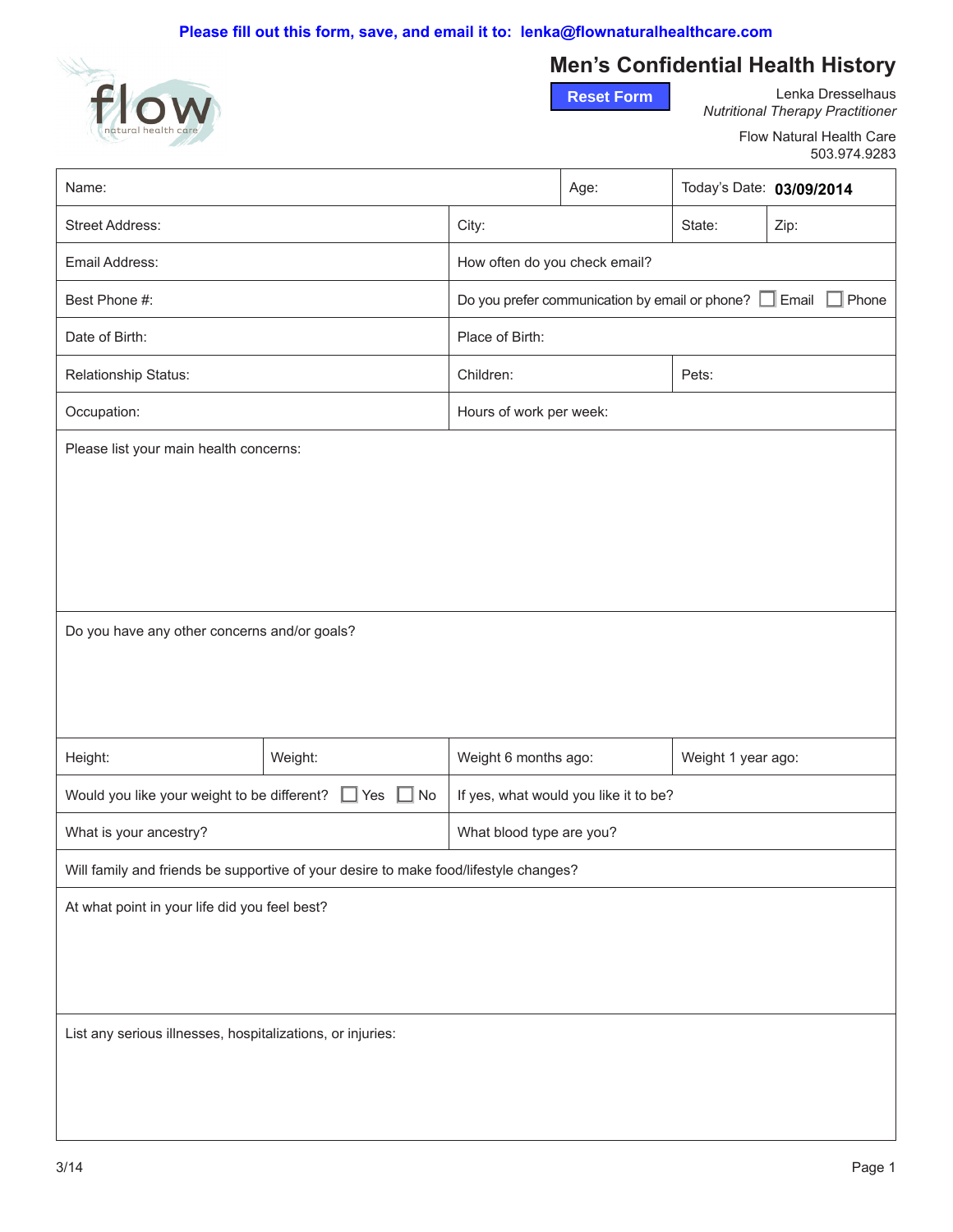#### **Please fill out this form, save, and email it to: lenka@flownaturalhealthcare.com**

## **Men's Confidential Health History (continued)**

| How is/was the health of your mother?                                                                                                      |              |                 |  |  |  |
|--------------------------------------------------------------------------------------------------------------------------------------------|--------------|-----------------|--|--|--|
| How is/was the health of your father?                                                                                                      |              |                 |  |  |  |
| Do you sleep well?                                                                                                                         |              | How many hours? |  |  |  |
| Do you wake up at night? $\Box$ Yes $\Box$ No                                                                                              | If yes, why? |                 |  |  |  |
| Do you experience any of the following:                                                                                                    |              |                 |  |  |  |
| Digestive issues such as pain, gas, bloating, heartburn, constipation, or diarrhea?                                                        |              |                 |  |  |  |
| Allergies or sensitivities?                                                                                                                |              |                 |  |  |  |
| Pain, stiffness, or swelling?                                                                                                              |              |                 |  |  |  |
| Cravings for sugar, coffee, cigarettes, or have any major addictions?                                                                      |              |                 |  |  |  |
| Any other medical conditions currently or historically? Please list:                                                                       |              |                 |  |  |  |
|                                                                                                                                            |              |                 |  |  |  |
|                                                                                                                                            |              |                 |  |  |  |
|                                                                                                                                            |              |                 |  |  |  |
|                                                                                                                                            |              |                 |  |  |  |
| Are you receiving care from any health care professionals?<br>(physician, naturopath, chiropractor, acupuncturist, massage therapist, etc) |              |                 |  |  |  |
|                                                                                                                                            |              |                 |  |  |  |
|                                                                                                                                            |              |                 |  |  |  |
|                                                                                                                                            |              |                 |  |  |  |
| What role do sports and exercise play in your life?                                                                                        |              |                 |  |  |  |
|                                                                                                                                            |              |                 |  |  |  |
|                                                                                                                                            |              |                 |  |  |  |
|                                                                                                                                            |              |                 |  |  |  |
|                                                                                                                                            |              |                 |  |  |  |